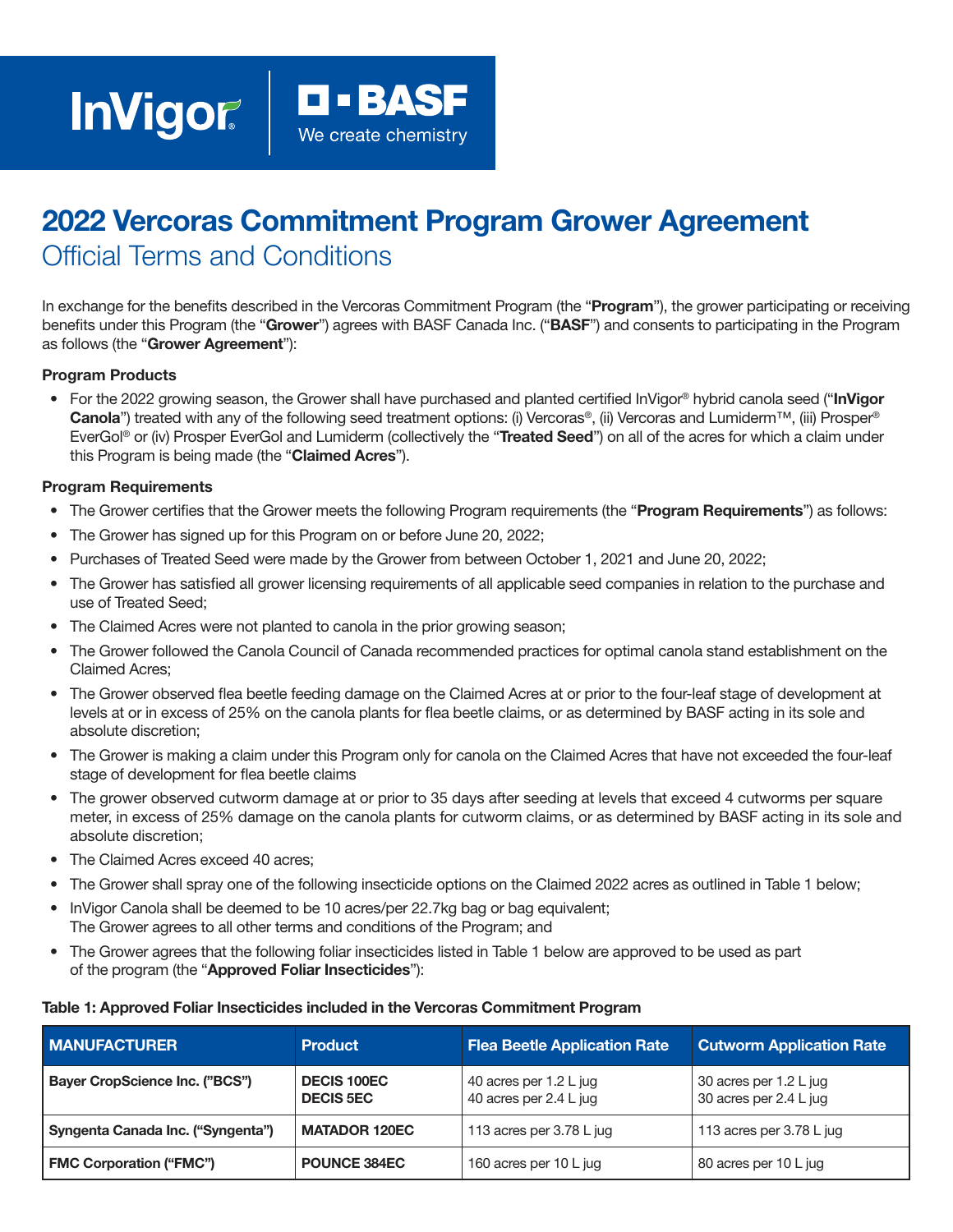# Program Rebate

- This Program shall be administered by BASF. In reliance on the Program Requirements, BASF shall provide the Grower with the following rebate (collectively, the "Rebate"):
- for Vercoras and Prosper EverGol Treated Seed, provide the Grower with a rebate equal to \$3.00 per acre for flea beetle control.
- for Vercoras + Lumiderm or Prosper EverGol + Lumiderm Treated Seed provide the Grower with a rebate equal to \$6.00 per acre for flea beetle control.
- for Vercoras + Lumiderm or Prosper EverGol + Lumiderm Treated Seed provide the Grower with a rebate equal to \$8.00 per acre for cutworm control.
- pay the Rebate on a maximum of one application of Approved Foliar Insecticide per season only.

# Other Terms and Conditions

- AgCall Inc. ("AgCall") shall act solely as a retained third party field inspection provider on behalf of BASF for the purposes of the Agreement and the Program. AgCall shall have the right to inspect the information and records of the Grower and conduct an audit of the Grower's operations including a field audit of the Claimed Acres in its unfettered discretion to verify the Grower's qualification for and adherence to this Program ("Inspection Rights").
- The Grower shall permit and facilitate the Inspection Rights including providing evidence of the purchase of Treated Seed and access to the Grower's operations including Claimed Acres.
- If AgCall determines through AgCall, BASF or Kenna Communications LP ("Kenna"), acting solely as a retained third-party data service provider on behalf of BASF for the purposes of this Program and Grower Agreement, that the Grower is not in compliance with this Program, whether pursuant to the exercise of Inspection Rights or otherwise, the Grower shall:
	- forfeit any right to the Rebate; and
	- if a Rebate has been paid to the Grower, to immediately repay the full Rebate.
- If, for any reason, it is discovered that the Grower received overpayment of the Rebate, the Grower shall immediately repay the overpayment balance upon direction of BASF.
- The Grower, and the Grower on behalf of all others having an interest in the farming operations on the Claimed Acres, shall release and forever discharge BASF, BCS, Syngenta, FMC, AgCall, Kenna and the applicable seed company that produced the Treated Seed and each of their respective officers, directors, employees, corporate affiliates, agents, duly authorized representatives, sub-contractors and distributors from any liability associated with or arising from the use of Treated Seed, Vercoras, Prosper EverGol, Lumiderm®, and/or Approved Foliar Insecticides on the Claimed Acres in 2022 in connection with the Program.
- Grower acknowledges and agrees that BASF, BCS, Syngenta, FMC, AgCall and/or Kenna and their employees and/or representatives may communicate with the Grower by electronic messages for commercial activities associated with carrying out the Program and this Grower Agreement.
- BASF, BCS, Syngenta and FMC reserve the right to modify or terminate the Program and this Grower Agreement at any time on written notice to the Grower and may assign all or a part of the terms and conditions of this Program to a third party without the consent of the Grower.
- This Grower Agreement is binding on BASF, BCS, Syngenta, FMC, AgCall and Kenna without the need for the signature of an authorized representative of such parties listed above and is binding on the Grower upon the signature of the Grower, below.

# **Privacy**

- By participating in or receiving benefits under this Program, the Grower's personal information, including personal details (such as Grower's name, farm name, and date of birth) and contact details (such as Grower's address, telephone numbers, and email address) (collectively, "Grower Personal Information") will be collected by BASF for the purpose of administering the Program.
- By participating in or receiving benefits under this Program, the Grower consents that the transaction data such as sales transactional data collected from retailers and distributors as it relates to the Grower's purchase of BCS, Syngenta, FMC's foliar insecticide product ("Transaction Data") can be collected, used and disclosed by BASF, BCS, Syngenta, FMC, AgCall and Kenna and its employees and/or duly authorized representatives for the purposes of administering the Program.
- As part of its obligation to administer the Program, BASF will use the resources of its affiliates (including but not limited to BASF SE) as well as its third-party service providers, AgCall and Kenna ("Third Party Service Providers"), to process and store the Grower Personal Information. This may involve the Grower Personal Information being stored or accessed inside and/or outside Canada (including but not limited to the United States and Germany). Grower Personal Information stored outside Canada may be accessible to authorities in those jurisdictions according to the law of those jurisdictions. BASF will take steps to protect the Grower Personal Information in line with locally applicable data protection requirements.